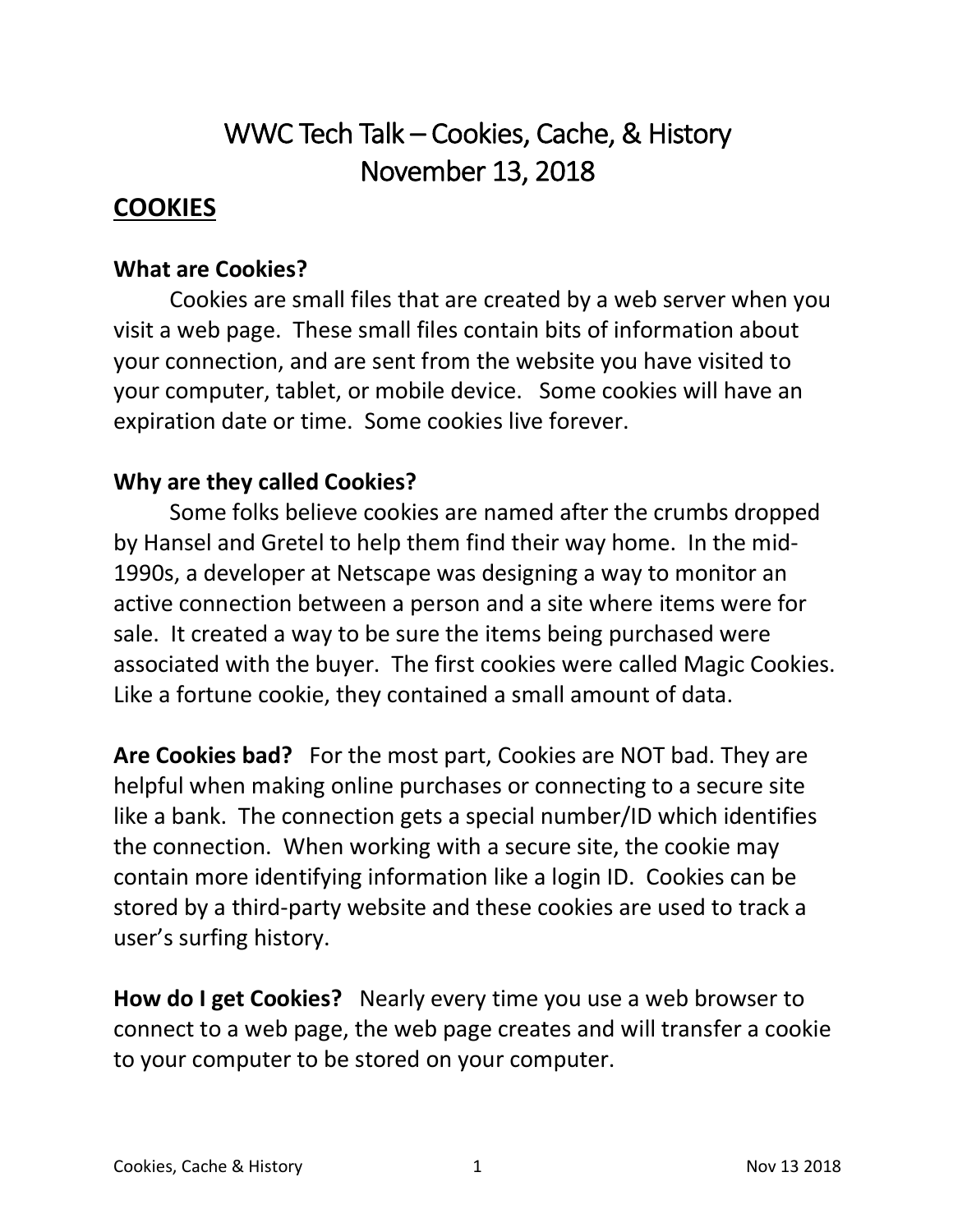#### **What kinds of Cookies are there?**

Here are a few you will likely run into:

- **session cookies** used only while a person is on a website. The data is erased when the browser is closed or the session
- **persistent cookies** also called **tracking cookies**. used to collect info about your behavior on a particular website over a period of time.
- **secure cookies** can only be used for secure connections, e.g. a bank connection. The cookie is encrypted. These cookies often contain userID information.
- **third-party cookies** these are also tracking cookies.

# **CACHE**

**What is cache?** Browser cache contains copies of files, website images, website data, and documents that are viewed on a webpage. These cache files are stored on your computer, mobile phone or tablet. Each time you visit the page again, the web browser will retrieve the local cached copy first for viewing which makes it seem like the internet is really fast.

**If it makes it faster to get to a webpage, why do I want to clear my cache?** You want to clear out outdated copies of web pages so you can get the most current version of a web page. Example: When Janis makes a change to the Woodcroft Woman's webpage, when she goes to look at her changes, they may not show up. This is because her web browser is actually showing the local 'cached' copy, not the current copy. After clearing out the local copy, the next time she looks at the webpage, the browser sees that there are no local copies and goes out to get the most current version. By doing this, there will now be a new cached copy.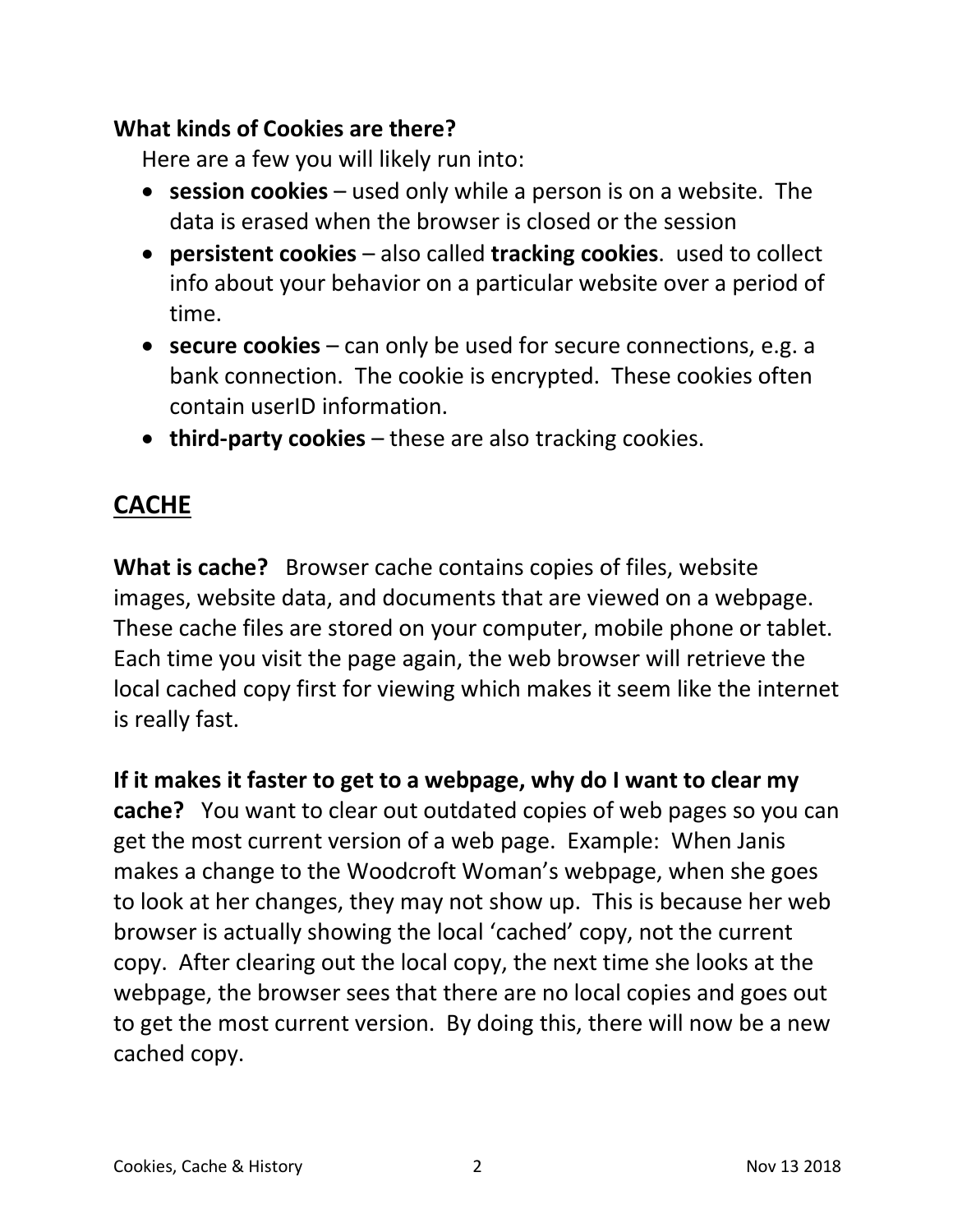# **HISTORY:**

**What is the purpose of browsing history?** Each browser maintains a list of webpages that have been visited to make it easy to return to a previous page or pages using the Back button. History information is stored on your computer. This can be a problem if you share your computer with someone else or if you use a public computer. This history is saved on the computer and another user could access your browsing history, including accessing sites where you may have saved your password. For this reason, it's a good idea to clear your history regularly, and to always clear it when you use a public computer or a shared computer.

# **MAKE IT DISAPPEAR! Clearing cookies, cache, & history**

To protect your privacy, it is a good idea to clear your cookies, cache, and history when you have finished using a web browser. Following are some ways to clear these local internet files. When selecting items to clear, make sure to check Cookies, Cache, Form Data, History, and other similar boxes. Some web browsers let you set this default behavior automatically when you close the web browser.

How to clear your cache and cookies:

https://faq.its.fsu.edu/support-services/cache-and-cookies https://www.whatismybrowser.com/guides/how-to-clearcookies-browsing-history-and-cache/ https://kb.wisc.edu/helpdesk/page.php?id=36150

Safari

 iphone,ipad,ipod - https://support.apple.com/en-us/HT201265 Safari on computer - https://support.apple.com/guide/safari/clearyour-browsing-history-sfri47acf5d6/mac